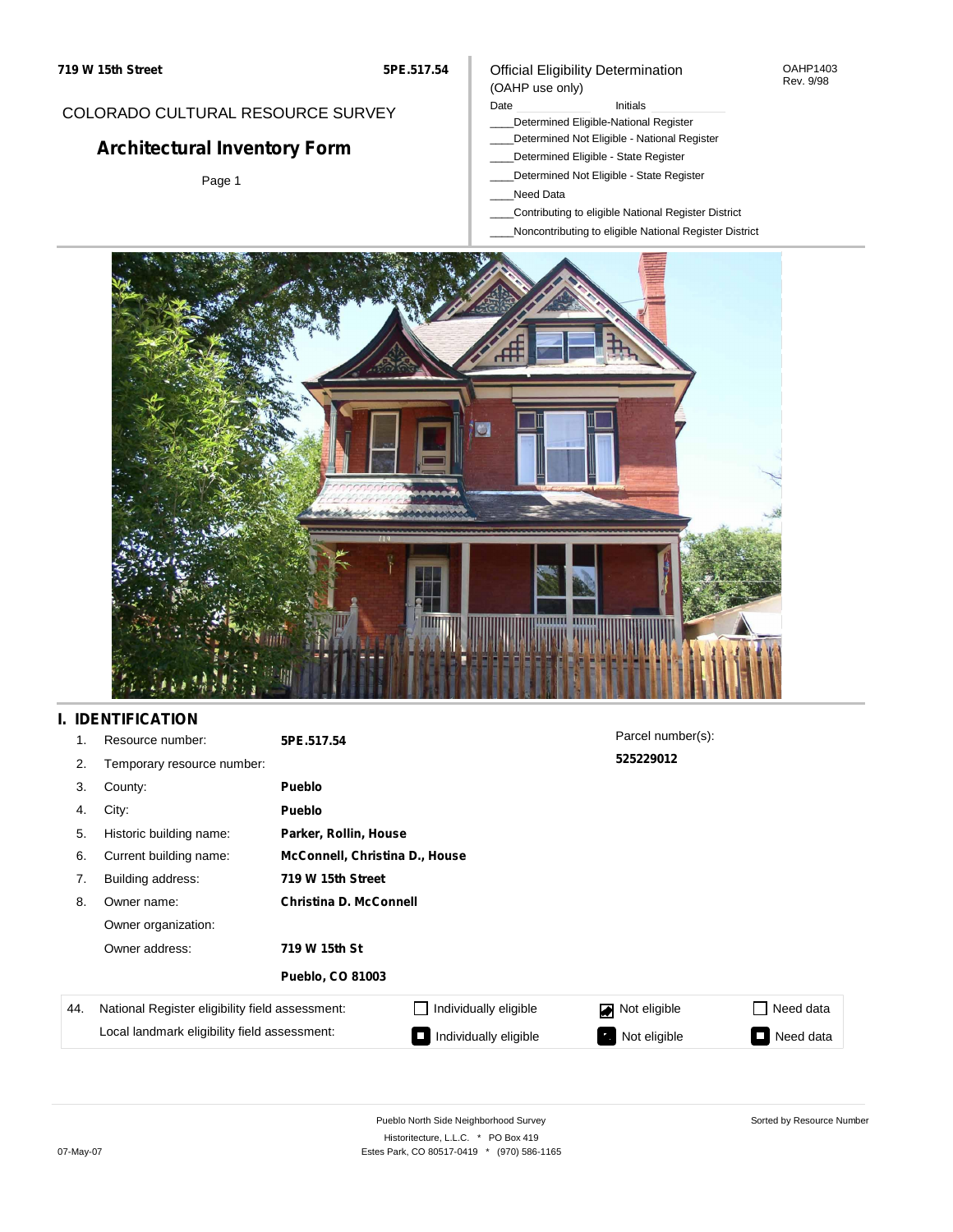Page 2

### **II. GEOGRAPHIC INFORMATION**

| 9.  | P.M.                    |     | 6th             |              | Township:                            |  |       | <b>20S</b>             |    |           |           | Range:            | 65W |         |
|-----|-------------------------|-----|-----------------|--------------|--------------------------------------|--|-------|------------------------|----|-----------|-----------|-------------------|-----|---------|
|     |                         | SE. | 1/4             | of <b>SE</b> | 1/4                                  |  | of SE | 1/4                    | of | <b>NW</b> | 1/4       | of Section        |     | 25      |
|     | 10. UTM reference zone: |     |                 | 13           |                                      |  |       |                        |    |           |           |                   |     |         |
|     | Easting:                |     |                 |              | 533516                               |  |       |                        |    |           | Northing: |                   |     | 4236846 |
| 11. |                         |     | USGS quad name: |              | <b>Northeast Pueblo</b>              |  |       |                        |    |           | Scale:    |                   |     | 7.5     |
|     | Year:                   |     |                 |              | 1961 (Photorevised 1970 and<br>1974) |  |       |                        |    |           |           |                   |     |         |
| 12. | $Lot(s)$ :              |     |                 |              |                                      |  |       | Lots 7 and 8; Block 17 |    |           |           |                   |     |         |
|     | Addition:               |     |                 |              | <b>Craig's Addition</b>              |  |       |                        |    |           |           | Year of addition: |     | 1871    |

13. Boundary description and justification:

The boundary, as described above, contains but does not exceed the land historically associated with this property.

Metes and bounds exist:

П

### **III. ARCHITECTURAL DESCRIPTION**

| 14. | Building plan (footprint, shape):    | <b>Rectangular Plan</b>                  |                       |
|-----|--------------------------------------|------------------------------------------|-----------------------|
|     | Other building plan descriptions:    |                                          |                       |
| 15. | Dimensions in feet (length x width): | 1,424 square feet                        |                       |
| 16. | Number of stories:                   | 21/2                                     |                       |
| 17. | Primary external wall material(s):   | <b>Brick</b>                             | Other wall materials: |
| 18. | Roof configuration:                  | Hipped Roof/Gable-on-hip Roof            |                       |
|     | Other roof configurations:           |                                          |                       |
| 19. | Primary external roof material:      | <b>Asphalt Roof/Composition Roof</b>     |                       |
|     | Other roof materials:                |                                          |                       |
| 20. | Special features:                    | Fence                                    |                       |
|     |                                      | <b>Balcony</b>                           |                       |
|     |                                      | Chimney                                  |                       |
|     |                                      | Porch                                    |                       |
|     |                                      | <b>Ornamentation/Decorative Shingles</b> |                       |
|     |                                      | <b>Window/Stained Glass</b>              |                       |
|     |                                      | <b>Window/Segmental Arch</b>             |                       |

#### 21. General architectural description:

**Oriented to the south, this house rests on a buff-colored, rouch-raced, random-coursed, sandstone ashlar foundation.** Basement window openings appear beneath segmental arches and are boarded shut. The walls consist of red bricks in a 6over-1 English common bond. Corbelled bands correspond to the first- and second-story window sills and the lintels of the first-story windows. Variegated wood shingles cover portions of the gables and balcony kneewall and are painted in bands of **yellow, red, and green. Yellow-painted, wooden composition weatherboard, with green-painted, 1-by-4-inch cornerboards,** covers the walls of a single-story, shed-roofed addition across the rear (north) elevation. Windows are generally 1-over-1-light, double-hung sash, with white vinyl frames. They open between rough-faced pink sandstone sills and triple-coursed segmental arches. Single-light casement windows open in the south end of the west elevation. A large, tripartite window appears in the west end of the front (south) façade's second story. It hosts a large, 1-over-1-light, double-hung sash window between narrow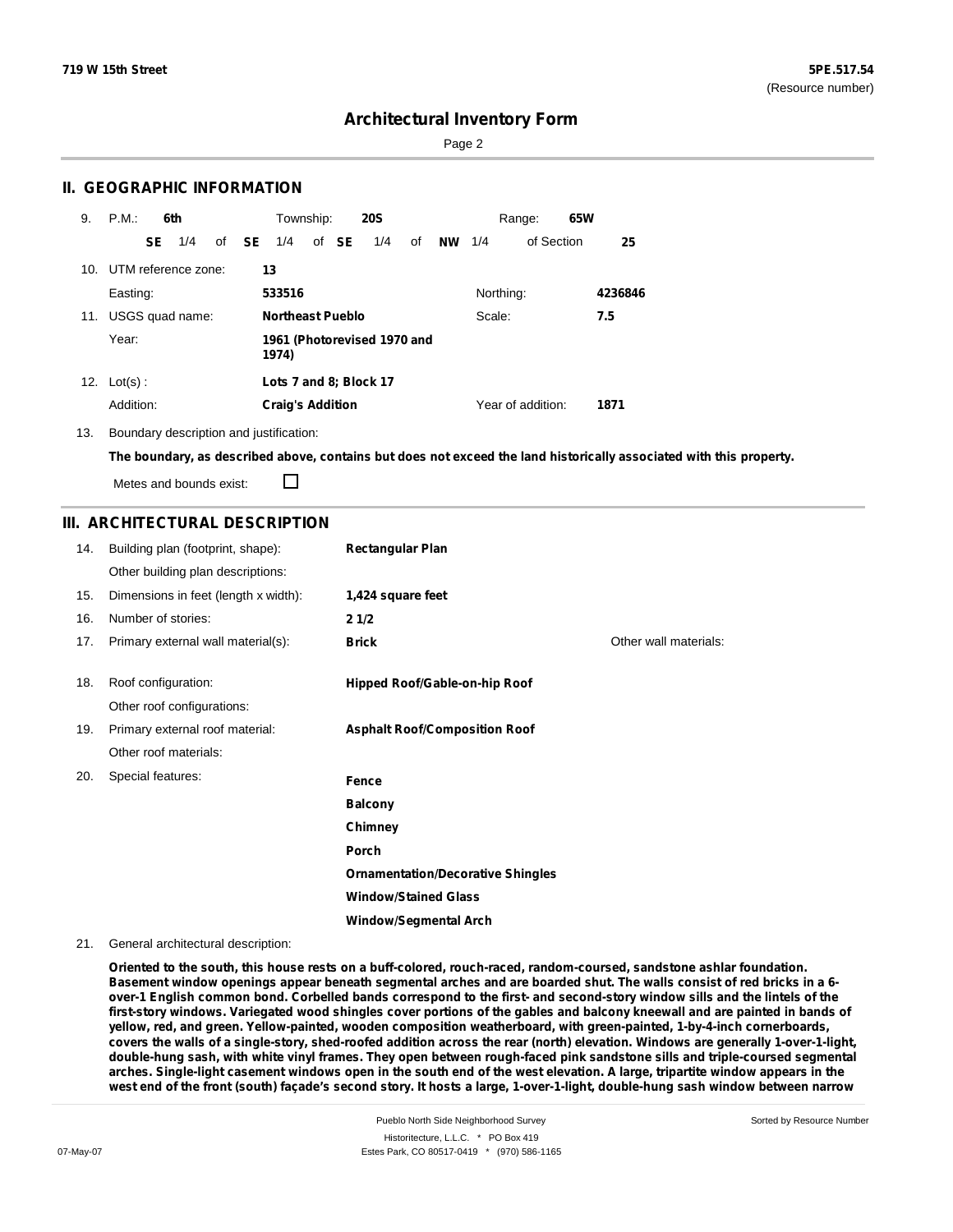Page 3

sidelights. The transoms above the sidelights have a violet-colored stained glass. The rear addition hosts 6-beside-6-light, sliding-sash windows and casements, all with white vinyl frames. A hipped-roof porch spans the façade. It has a simple, yellowpainted wood balustrade and supports. The porch has a dentiled cornice. Four concrete steps approach the porch on the west end of its south elevation. Above them is a balcony, with square supports and brackets. The principal doorway opens in the west side of the façade. It hosts a 7-panel, 1-light, glass-in-wood-frame door, painted yellow and red. A vinyl-frame storm door protects the doorway. A single-light transom opens above the door. A 3-panel, 1-light, glass-in-wood-frame door provides access to the balcony. Another doorway opens into a hipped-roof porch filling the inside (northeast-facing) corner of the house. It hosts a 3-panel, 1-light, glass-in-wood-frame door, opening behind a wood-frame screen door. The porch itself features square supports, with chamfered edges and scrolled brackets. The balustrade hosts an intricate pattern of squares and exes. Another doorway opens in the rear elevation. It hosts an 8-panel, 1-light, metal door, painted yellow. It provides access to an uncovered wood deck. Gray-green asphalt shingles cover the gable-on-hip main roof and all other roof surfaces. Yellowpainted wood soffit and purple-and-green-painted fascia, with projecting cornice, box the eaves. Covering the gables is an intricate latticework pattern and a motif of vines and flowers. Engaged, elaborately corbelled, brick chimneys protrude from the **south end and middle of the east elevation.**

Architectural style: 22. **Late Victorian**

Other architectural styles:

Building type:

23. Landscape or special setting features:

This property is located on terrain sloping steeply downward from east to west, with an elevation of around 4,700 feet above mean sea level. The neighborhood features modest, one- and two-story houses. Setbacks from West 15th Street are generally the same on this block. This property is situated between 717 West 15th Street, to the east, and a vacant lot, to the west. This vacant lot, now a part of this parcel, extends to the northeast corner of West 15th and Craig streets. Grass covers the strip separating the sidewalk from the street and a low retaining wall divides the sidewalk from the front yard. A pink-tinted concrete driveway runs along the east side of the house, connecting West 15th Street to a garage. A planted grass yard, with mature landscaping, surrounds the house. Encircling the front yard is a wood picket fence; a wood privacy delimits the north edge of **the property.**

- 24. Associated buildings, features or objects:
	- 1 : Type: **Garage**

Describe: A large garage and studio is located directly northeast of the house. Oriented to the south, the **building rests on a concrete foundation. Tan-painted, wooden composition weatherboard, with green-painted cornerboards, clads the exterior walls. Windows are 6-beside-6-light, sliding sash, with white vinyl frames and green-painted wood surrounds. Dominating the eastern half of the front (south) elevation is a 2-car, 40-panel, steel, overhead-retractable garage door, painted white. The same door opens in the eastern half of the rear (north) elevation, allowing a driver to pull through the garage to the east-west-oriented alley behind (north of) the property. Opening near the center of the front elevation is a 4-panel metal door, painted yellow, with a fanlight. Another 4-panel door, without the fanlight, opens in the north end of the west elevation. Gray asphalt shingles cover the side-gabled roof, pierced by skylights. Greenpainted wood fascia and tan-painted soffit box the eaves.**

## **IV. ARCHITECTURAL HISTORY**

| 25. | Date of Construction:  | Estimate: | Actual: | 1899                                                                        |
|-----|------------------------|-----------|---------|-----------------------------------------------------------------------------|
|     | Source of Information: |           |         | Pueblo County Office of Tax Assessor. Property information card [internet]. |
| 26. | Architect:             | unknown   |         |                                                                             |
|     | Source of information: |           |         |                                                                             |
| 27. | Builder:               | unknown   |         |                                                                             |
|     | Source of information: |           |         |                                                                             |
| 28. | Original Owner:        | unknown   |         |                                                                             |
|     | Source of information: |           |         |                                                                             |
| 29. | Construction history:  |           |         |                                                                             |
|     |                        |           |         |                                                                             |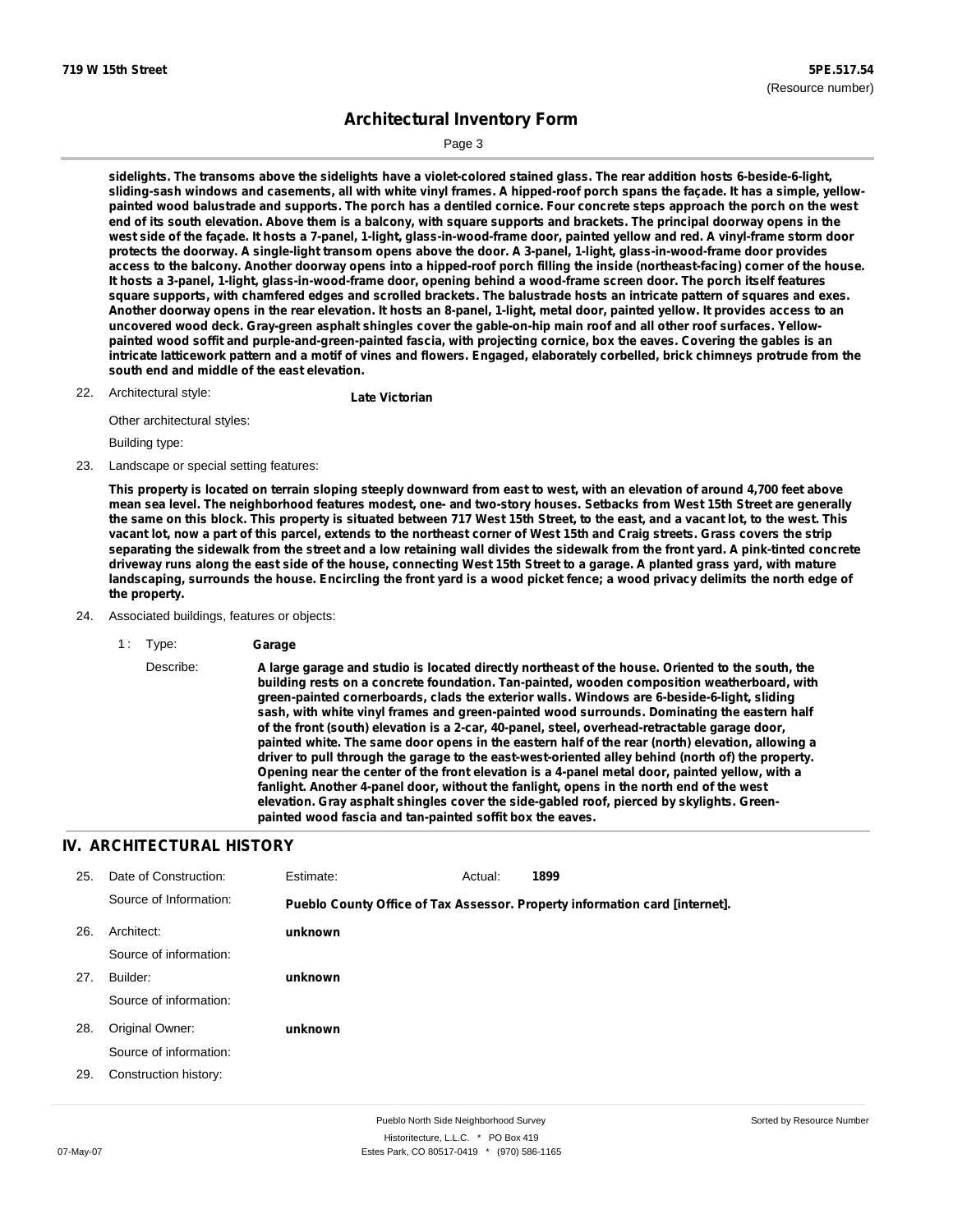Page 4

According to Pueblo County Tax Assessor records, this building was constructed in 1899. An analysis of the style, materials, and historical records corroborates this date. The building remained relatively unchanged until after 2000, when most of the **original windows were replaced and the rear addition constructed.**

Another house, 725 West 15th Street (5PE.517.55), was located west of the current dwelling. According to the current owner, this house was nearly identical to 717 West 15th Street as was also constructed in 1899. The house was demolished in 2003 **and the lot combined with this parcel.**

30. Location: **original** Date of move(s):

#### **V. HISTORICAL ASSOCIATIONS**

| 31. Original use(s):     | <b>Single Dwelling</b>   |
|--------------------------|--------------------------|
| 32. Intermediate use(s): | <b>Multiple Dwelling</b> |
| 33. Current use(s):      | <b>Single Dwelling</b>   |
| 34. Site type(s):        | Residence                |

35. Historical background:

The first resident of this house, constructed in 1899, was Rollin Parker, district superintendent of the Atchison, Topeka & Santa Fe Railway. He was born in Minnesota in June 1857. His wife, Elizabeth, was born in Pennsylvania in July 1861. They were **married around 1881.**

Upon opening his practice around 1909 through at least 1914, the resident of this house was Pueblo dentist Dr. H. Edward Forester (also spelled "Forrester"). He was born in New York around 1848. His wife, Adelaide, was born in Indiana around 1852. They were married circa 1877 and had three children, Margaret E. Forester Mull, Kern Forester, and Mary Anna Forester. Dr. Forester retired after practicing dentistry in Pueblo for over 35 years. In his retirement, he planned to spend the winters in Detroit and summers in Beulah. However, he died in Limon upon returning to Pueblo from Detroit, on June 9, 1946.

In 1925, the resident was Louis Hillery Marsalis. With his wife, Alice B. Marsalis, Louis had 8 sons: Peter, John, Louis, McLean, William, Harry, Thomas, and Hillery. The family later moved to 1016 West 13th Street, where Louis died in August 1934.

The residents in 1930 were Charles A. Reese and Pleasant E. Edwards. Reese originally arrived in Pueblo in 1879 and was the county surveyor and assistant engineer for the city. Opal Wilson and Marion A. Gilpin resided at this address in 1935. By 1940, this dwelling appears to have been divided into apartments. The residents at that time were John S. Reese, Clarence Province, Hazel Joy, and Theodore Thompson. In 1945, Jewell Horvat, Eugene Holder, and Anna Betts resided here, followed in 1950 by Erma Todd. The residents in 1955 were Homer Day and Bill Ralls. In 1960, Orella Teeter and Stanley D. Odle lived here. Odle was **a psychiatric technician for the nearby Colorado State Hospital.**

Otis F. Ives, Jr., and Kathy Johnson purchased this property in 1978, selling it in 1996 to Brian R. Pumphrey. He, in turn, quit claimed the house and lot to Paul J. Pumphrey in 1999. Christina D. McConnell, the current owner and resident, acquired the **property from Pumphrey in 2003.**

36. Sources of information:

**Pueblo County Office of Tax Assessor. Property information card [internet].**

**Pueblo City Directory. Pueblo, Co.; Salt Lake City; Kansas City, Mo.; and others: R.L. Polk & Co, consulted 1886 through 2003.**

**Sanborn Fire Insurance Maps (for Pueblo, Colorado). New York: Sanborn Map and Publishing Co., 1883, 1886, 1889, 1893, 1904-05, 1904-51, and 1904-52.**

**"Louis Hillery Marsalis" [obituary]. Pueblo Chieftain, 8 August 1934, p. 14.**

**"Reese (Charles A.)" [obituary]. Pueblo Chieftain, 30 September 1947, p. 11.**

**Stanley D. Odle" [obituary]. Pueblo Chieftain, 25 March 1994, p. 2B.**

**U.S. Census of 1900. Precinct 3, Pueblo, Pueblo County, Colorado. Series T623, roll 128, p. 14.**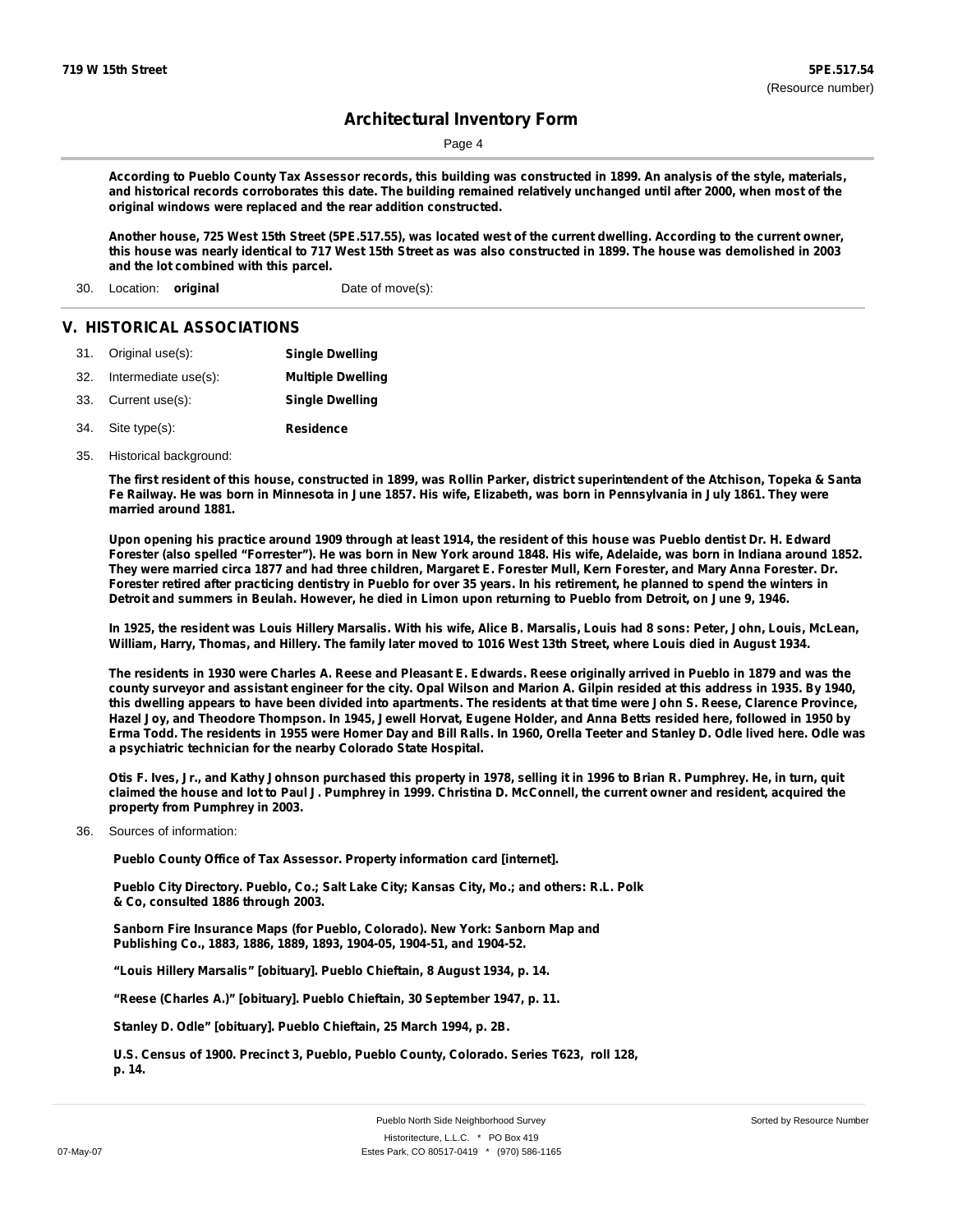Page 5

**McConnell, Christina D. Interview with Adam Thomas, August 2005.**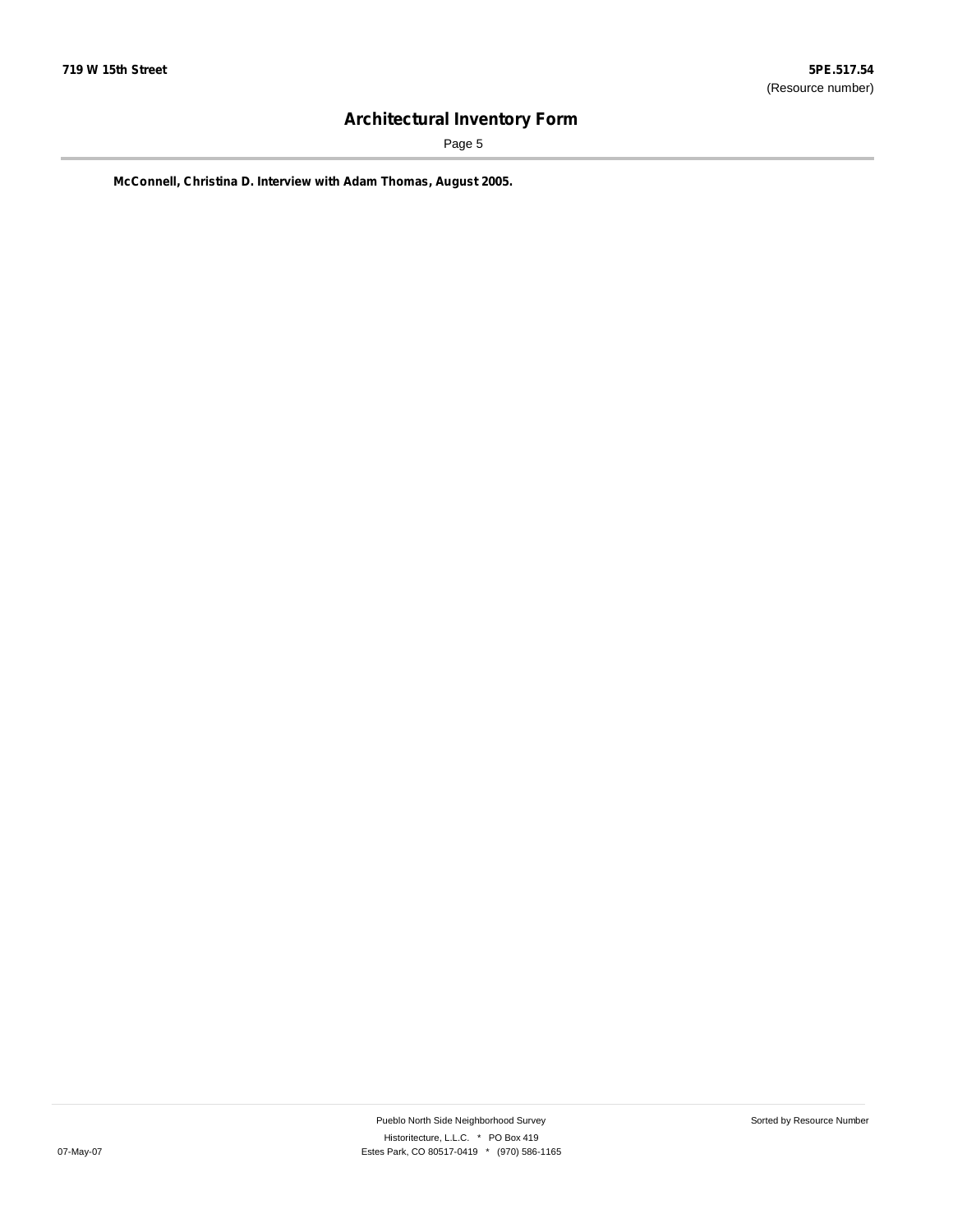۰

Sorted by Resource Number

# **Architectural Inventory Form**

Page 6

|     | <b>VI. SIGNIFICANCE</b>                                                                                                                                                                                                                                                                                                                                                                                                                                                                                                                                                                                                                                                                                                                                                                                                                                                                                                                                                                                                                                                                                                                                                                                                                                                                                                                                                                                                                                                                                                                                                   |  |  |  |  |  |  |  |  |
|-----|---------------------------------------------------------------------------------------------------------------------------------------------------------------------------------------------------------------------------------------------------------------------------------------------------------------------------------------------------------------------------------------------------------------------------------------------------------------------------------------------------------------------------------------------------------------------------------------------------------------------------------------------------------------------------------------------------------------------------------------------------------------------------------------------------------------------------------------------------------------------------------------------------------------------------------------------------------------------------------------------------------------------------------------------------------------------------------------------------------------------------------------------------------------------------------------------------------------------------------------------------------------------------------------------------------------------------------------------------------------------------------------------------------------------------------------------------------------------------------------------------------------------------------------------------------------------------|--|--|--|--|--|--|--|--|
| 37. | Local landmark designation:<br>Yes $\Box$<br>No.<br>$\mathbf{F}_{\mathbf{a}}$                                                                                                                                                                                                                                                                                                                                                                                                                                                                                                                                                                                                                                                                                                                                                                                                                                                                                                                                                                                                                                                                                                                                                                                                                                                                                                                                                                                                                                                                                             |  |  |  |  |  |  |  |  |
|     | Designation authority:                                                                                                                                                                                                                                                                                                                                                                                                                                                                                                                                                                                                                                                                                                                                                                                                                                                                                                                                                                                                                                                                                                                                                                                                                                                                                                                                                                                                                                                                                                                                                    |  |  |  |  |  |  |  |  |
|     | Date of designation:                                                                                                                                                                                                                                                                                                                                                                                                                                                                                                                                                                                                                                                                                                                                                                                                                                                                                                                                                                                                                                                                                                                                                                                                                                                                                                                                                                                                                                                                                                                                                      |  |  |  |  |  |  |  |  |
| 38. | Applicable National Register criteria:                                                                                                                                                                                                                                                                                                                                                                                                                                                                                                                                                                                                                                                                                                                                                                                                                                                                                                                                                                                                                                                                                                                                                                                                                                                                                                                                                                                                                                                                                                                                    |  |  |  |  |  |  |  |  |
|     | A. Associated with events that have made a significant contribution to the broad pattern of our history.<br>H<br>$\Box$<br>B. Associated with the lives of persons significant in our past.<br>C. Embodies the distinctive characteristics of a type, period, or method of construction, or represents the work<br>$\blacktriangleright$<br>of a master, or that possess high artistic values, or represents a significant and distinguished entity whose<br>components may lack individual distinction.<br>D. Has yielded, or may be likely to yield, information important in history or prehistory.<br>Qualifies under Criteria Considerations A through G (see manual).<br>Does not meet any of the above National Register criteria.<br><b>Pueblo Standards for Designation:</b><br><u>1a. History</u><br>Have direct association with the historical development of the city, state, or nation; or<br>$\mathbf{r}_\perp$<br>1b. History<br>Be the site of a significant historic event; or<br>$\mathcal{L}_{\mathcal{A}}$<br>1c. History<br>Have direct and substantial association with a person or group of persons who had influence on society.<br>$\overline{\phantom{a}}$<br>2a. Architecture<br>Embody distinguishing characteristics of an architectural style or type; or<br>$\Box$<br>2b. Architecture<br>Be a significant example of the work of a recognized architect or master builder, or<br>$\sim$<br>2c. Architecture<br>Contain elements of architectural design, engineering, materials, craftsmanship, or artistic merit which represent a<br>О |  |  |  |  |  |  |  |  |
|     | significant or influential innovation;                                                                                                                                                                                                                                                                                                                                                                                                                                                                                                                                                                                                                                                                                                                                                                                                                                                                                                                                                                                                                                                                                                                                                                                                                                                                                                                                                                                                                                                                                                                                    |  |  |  |  |  |  |  |  |
|     | 2d. Architecture<br>Portray the environment of a group of people or physical development of an area of the city in an era of history<br>О<br>characterized by a distinctive architectural style.                                                                                                                                                                                                                                                                                                                                                                                                                                                                                                                                                                                                                                                                                                                                                                                                                                                                                                                                                                                                                                                                                                                                                                                                                                                                                                                                                                          |  |  |  |  |  |  |  |  |
|     | 3a. Geography                                                                                                                                                                                                                                                                                                                                                                                                                                                                                                                                                                                                                                                                                                                                                                                                                                                                                                                                                                                                                                                                                                                                                                                                                                                                                                                                                                                                                                                                                                                                                             |  |  |  |  |  |  |  |  |
|     | Have a prominent location or be an established, familiar, and orienting visual feature of the contemporary city, or                                                                                                                                                                                                                                                                                                                                                                                                                                                                                                                                                                                                                                                                                                                                                                                                                                                                                                                                                                                                                                                                                                                                                                                                                                                                                                                                                                                                                                                       |  |  |  |  |  |  |  |  |
|     | 3b. Geography<br>Promote understanding and appreciation of Pueblo's environment by means of distinctive physical characteristics<br>or rarity; or                                                                                                                                                                                                                                                                                                                                                                                                                                                                                                                                                                                                                                                                                                                                                                                                                                                                                                                                                                                                                                                                                                                                                                                                                                                                                                                                                                                                                         |  |  |  |  |  |  |  |  |
|     | 3c. Geography<br>Make a special contribution to Pueblo's distinctive character.<br>$\Box$                                                                                                                                                                                                                                                                                                                                                                                                                                                                                                                                                                                                                                                                                                                                                                                                                                                                                                                                                                                                                                                                                                                                                                                                                                                                                                                                                                                                                                                                                 |  |  |  |  |  |  |  |  |
|     | Not Applicable                                                                                                                                                                                                                                                                                                                                                                                                                                                                                                                                                                                                                                                                                                                                                                                                                                                                                                                                                                                                                                                                                                                                                                                                                                                                                                                                                                                                                                                                                                                                                            |  |  |  |  |  |  |  |  |
|     | Does not meet any of the above Pueblo landmark criteria.<br>Ō.                                                                                                                                                                                                                                                                                                                                                                                                                                                                                                                                                                                                                                                                                                                                                                                                                                                                                                                                                                                                                                                                                                                                                                                                                                                                                                                                                                                                                                                                                                            |  |  |  |  |  |  |  |  |
| 39. | Area(s) of Significance:<br>Architecture                                                                                                                                                                                                                                                                                                                                                                                                                                                                                                                                                                                                                                                                                                                                                                                                                                                                                                                                                                                                                                                                                                                                                                                                                                                                                                                                                                                                                                                                                                                                  |  |  |  |  |  |  |  |  |
| 40. | Period of Significance:<br>1899                                                                                                                                                                                                                                                                                                                                                                                                                                                                                                                                                                                                                                                                                                                                                                                                                                                                                                                                                                                                                                                                                                                                                                                                                                                                                                                                                                                                                                                                                                                                           |  |  |  |  |  |  |  |  |
| 41. | National:<br>Level of significance:<br>State<br>Local<br>$\Box$                                                                                                                                                                                                                                                                                                                                                                                                                                                                                                                                                                                                                                                                                                                                                                                                                                                                                                                                                                                                                                                                                                                                                                                                                                                                                                                                                                                                                                                                                                           |  |  |  |  |  |  |  |  |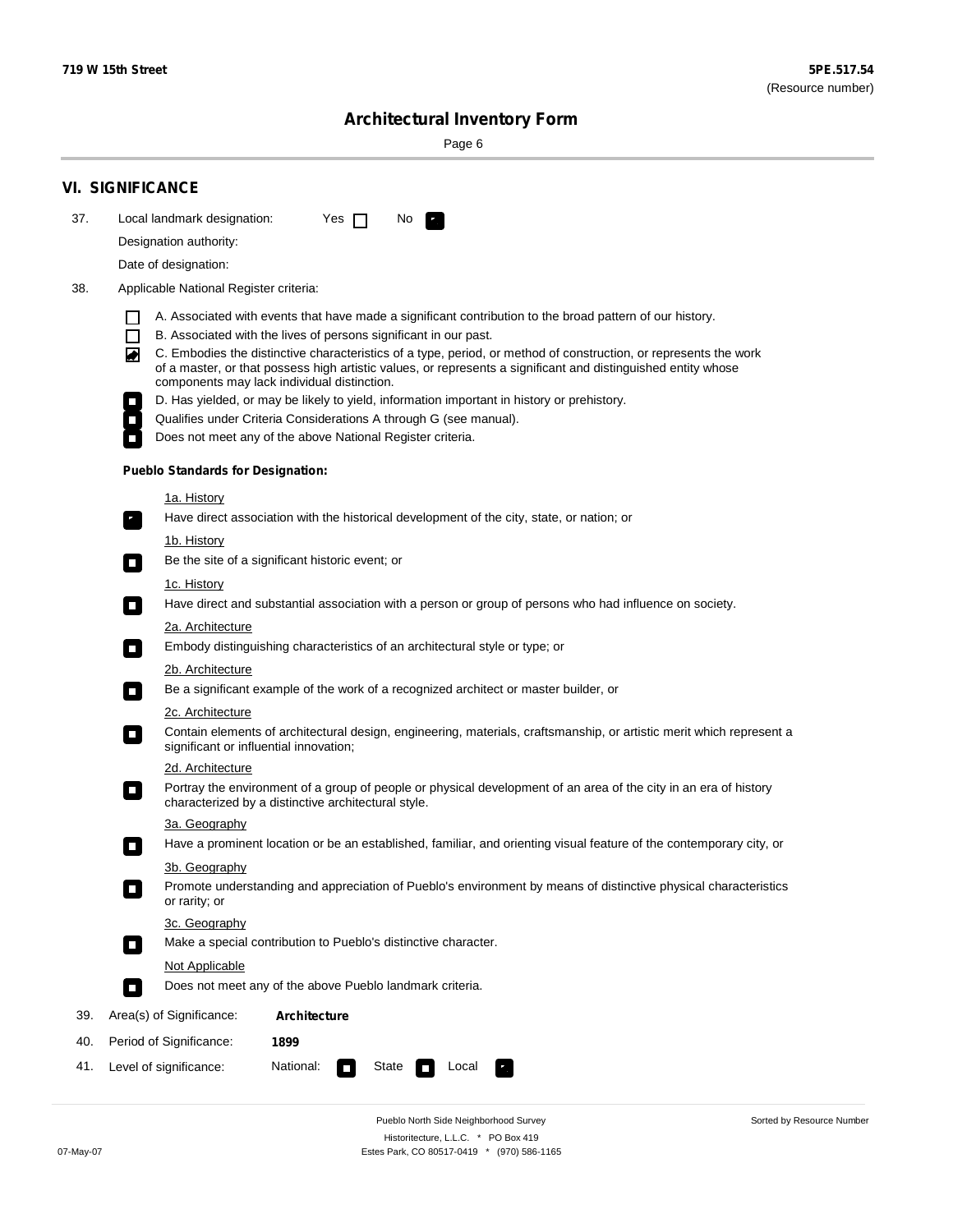Page 7

#### 42. Statement of significance:

This property is historically significant under Pueblo Local Landmark criterion 1A for its association with the development of Pueblo's North Side Neighborhood, when more architecturally sophisticated buildings like this one, the product of an emerging professional and entrepreneurial class, joined the smaller, plainer dwellings originally constructed here. As well, the house is architecturally significant under National Register criterion C (Pueblo Local Landmark criterion 2A) as an example of a Late Victorian-era style. However, the levels of architectural and historical significance, combined with physical integrity, are not to the extent that this property would qualify for individual listing in the National Register of Historic Places, the Colorado State Register of Historic Properties, or as a City of Pueblo Landmark. It is, nonetheless, a contributing **resource within any potential historic district.**

43. Assessment of historic physical integrity related to significance:

Constructed in 1899, this house exhibits a moderately high level of physical integrity relative to the seven aspects of integrity as defined by the National Park Service and the Colorado Historical Society: location, setting, design, materials, **workmanship, feeling, and association. The windows have recently been replaced and a non-compatible addition was** constructed. However, the windows mimic the original sash and other decorative details, such as stained glass and the surrounds, remain intact. As well, the addition is isolated to the rear elevation. This property retains sufficient physical **integrity to convey its architectural and historical significance.**

#### **VII. NATIONAL REGISTER ELIGIBILITY ASSESSMENT**

Individually eligible **Not eligible** Not eligible Need data 44. National Register eligibility field assessment: Local landmark eligibility field assessment: **Individually eligible Not eligible** Not eligible **Need data** No<sub>D</sub> ◚ 45. Is there National Register district potential? Yes

**Pueblo's North Side Neighborhood represents the evolution of the city's professional middle and upper classes. Its diversity of architectural styles and forms directly represents the city's changing economic and cultural climates. As well, the neighborhood is distinctive because it appears to have evolved independently of the area's dominant industry, steel manufacturing.** Discuss:

> Yes Yes

No

 $N/A$ N/A

If there is National Register district potential, is this building contributing:

46. If the building is in existing National Register district, is it contributing:

#### **VIII. RECORDING INFORMATION**

| 47. | Photograph numbers): | <b>CD-ROM Photo Disc: North Side Photos</b><br>File Name(s): 15thstw719                                                       |
|-----|----------------------|-------------------------------------------------------------------------------------------------------------------------------|
|     | Negatives filed at:  | <b>Special Collections</b><br><b>Robert Hoag Rawlings Public Library</b><br>100 East Abriendo Avenue<br>Pueblo, CO 81004-4290 |
| 48. | Report title:        | <b>Pueblo North Side Neighborhood Survey</b>                                                                                  |
| 49. | $Date(s)$ :          | 07/19/05                                                                                                                      |
| 50. | Recorder(s):         | <b>Adam Thomas</b>                                                                                                            |
| 51. | Organization:        | Historitecture, L.L.C.                                                                                                        |
| 52. | Address:             | <b>PO Box 419</b>                                                                                                             |
|     |                      | Estes Park, CO 80517-0419                                                                                                     |
| 53. | Phone number(s):     | (970) 586-1165                                                                                                                |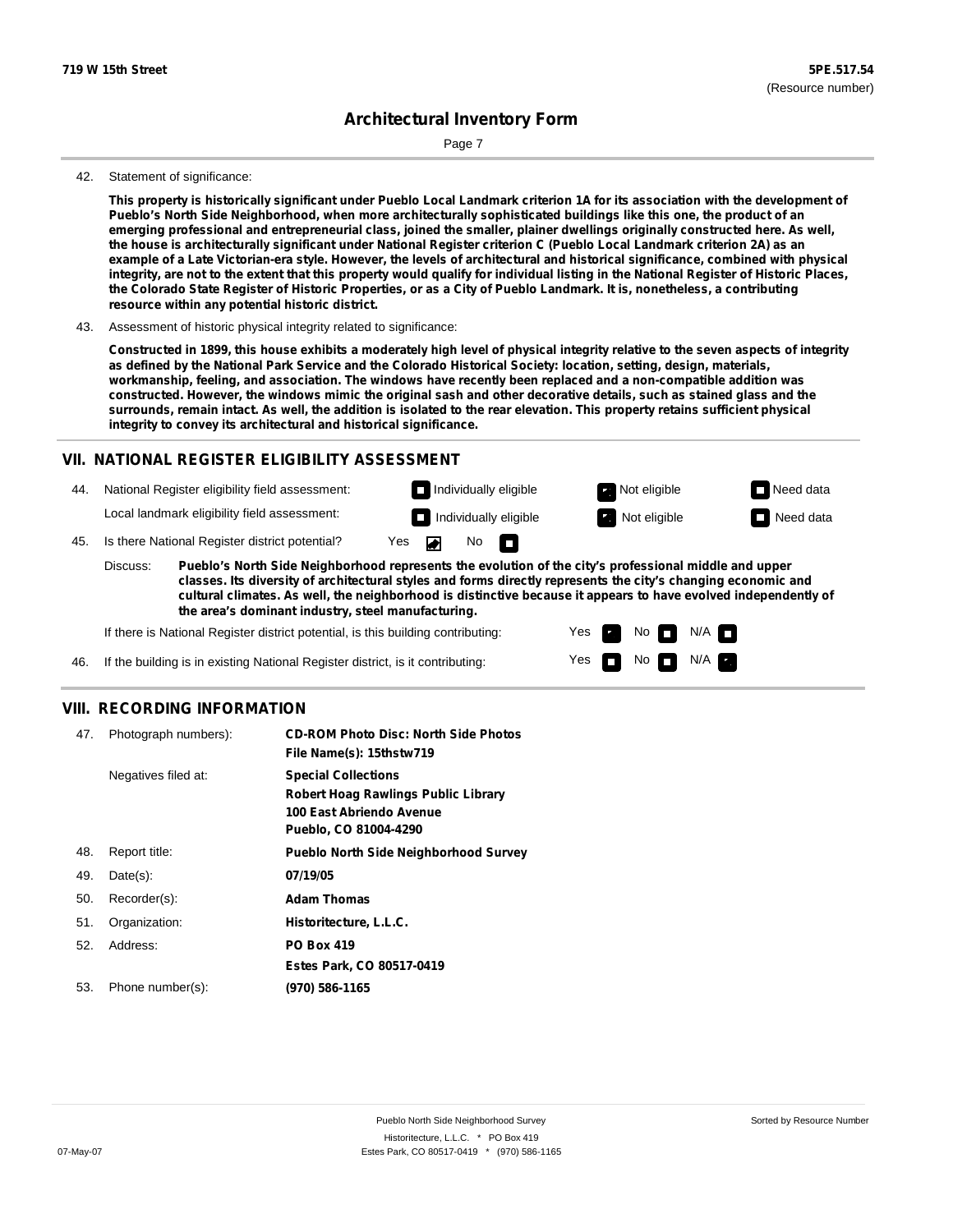Page 8